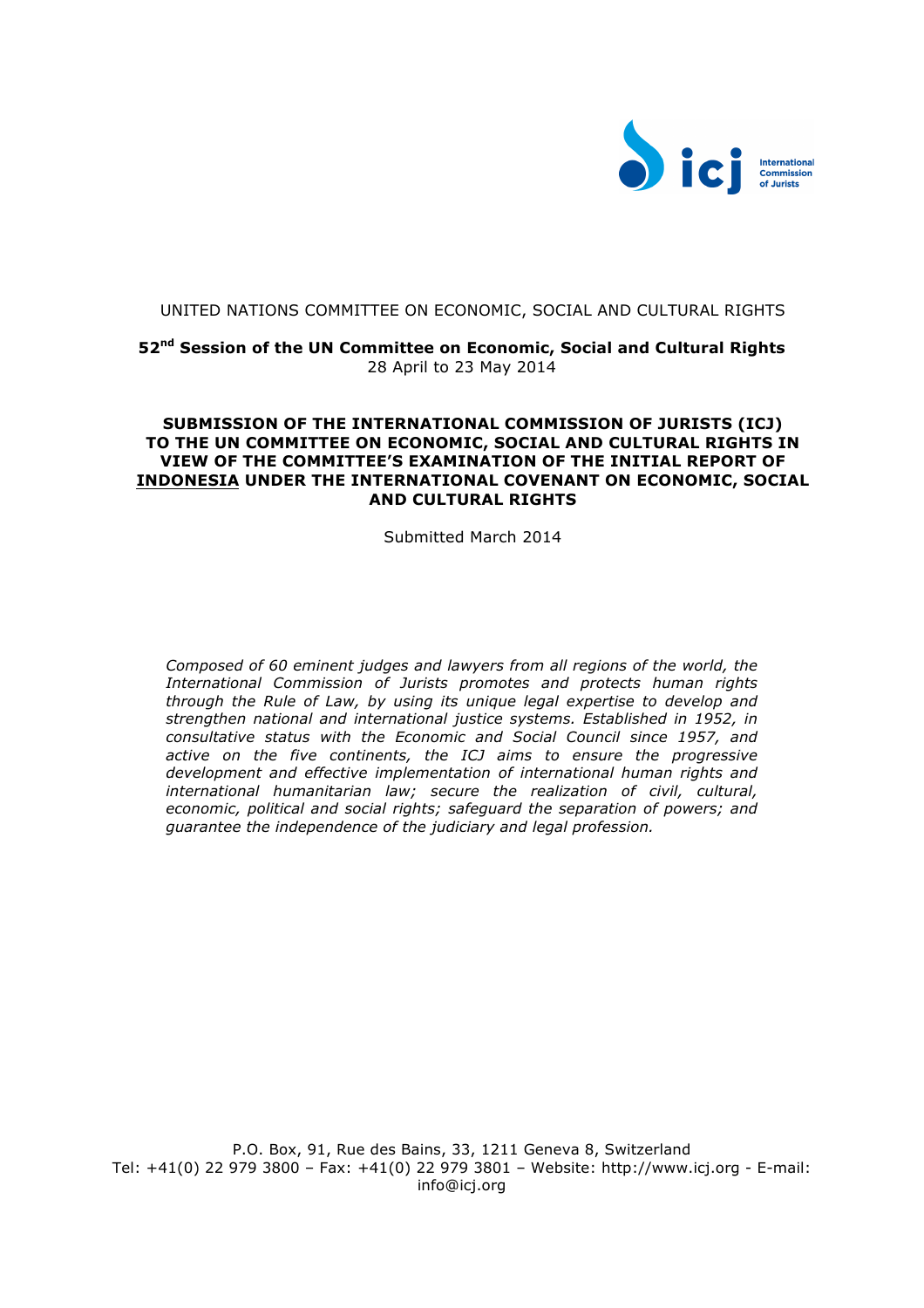### **SUBMISSION OF THE INTERNATIONAL COMMISSION OF JURISTS TO THE COMMITTEE ON ECONOMIC, SOCIAL AND CULTURAL RIGHTS ON THE INITIAL PERIODIC REPORT OF INDONESIA**

1. During its 52nd session, from 28 April to 23 May 2014, the UN Committee on Economic, Social ad Cultural Rights (the Committee) will examine Indonesia's compliance with its obligations under the International Covenant on Economic, Social and Cultural Rights (the Covenant), including in light of the State Party's initial report under article 16 of the Covenant. In this context, the International Commission of Jurists (ICJ) welcomes the opportunity to submit the present briefing to the Committee.

#### **Executive Summary**

- 2. In this briefing, the ICJ expresses concern about Indonesia's failure to fully comply with its obligations under the Covenant in connection with the following: the right to equal remuneration for work of equal value; protection and remedies afforded to domestic workers; the right to strike for civil servants; activities carried out against trade unions; and the right to take part in cultural life. The ICJ concludes with recommendations as to some of the steps Indonesia should undertake to comply its obligations under the Covenant, including its implementation in national law and practice.
- 3. The present briefing complements the information provided to the Committee in the ICJ's submission in view of the Committee's preparation of a List of Issues for the examination of Indonesia's initial report.<sup>1</sup> The present submission therefore considers the questions posed by the Committee to the Indonesian authorities in the List of Issues and builds on the concerns that the ICJ identified and set out in its submission for the preparation of a List of Issues, as well as on other concerns arising from the organization's analysis of Indonesia's compliance with its obligations under the Covenant. The ICJ's concerns arise in relation to Indonesia's obligations under articles 2, 3, 6, 7, 8, 11, 12 and 15 of the Covenant.

# **ARTICLE 7 TAKEN TOGETHER WITH ARTICLE 2 AND 3, THE RIGHT TO JUST AND FAVOURABLE CONDITIONS OF WORK**

List of Issues, paragraph 14: Please indicate the measures taken by the State party for application of the principle of equal remuneration for work of equal value.

- 4. Indonesia is a party to two international treaties that affirm the principle of equal remuneration for work of equal value and impose obligations aimed toward the realization of this principle in law. They are:
	- (i) ILO Convention No. 100 on the Equal Remuneration for Men and Women Workers for Work of Equal Value, to which Indonesia has given effect through the implementation of Law No. 80 Year 1957; and
	- (ii) ILO Convention No. 111 on Discrimination in Respect of Employment, to which Indonesia has given effect through the implementation of Law No.21 Year 1999.
- 5. Further, in 2003, Indonesia adopted the Labor Law (Law No.13/2003), which covers employees of both private and state-owned enterprises. Article 6 of the Labor Law states that "every worker/labourer has the right to receive equal treatment without discrimination from their employer". Article 76 provides for special protection for women

<sup>1</sup> International Commission of Jurists, *Submission for the preparation by the Committee of a List of Issues to be considered during the examination of the initial report of Indonesia*, submitted October 2013, http://icj.wpengine.netdna-cdn.com/wp-content/uploads/2013/11/ICJ-submission-LOI-Indonesia-CESCR.pdf.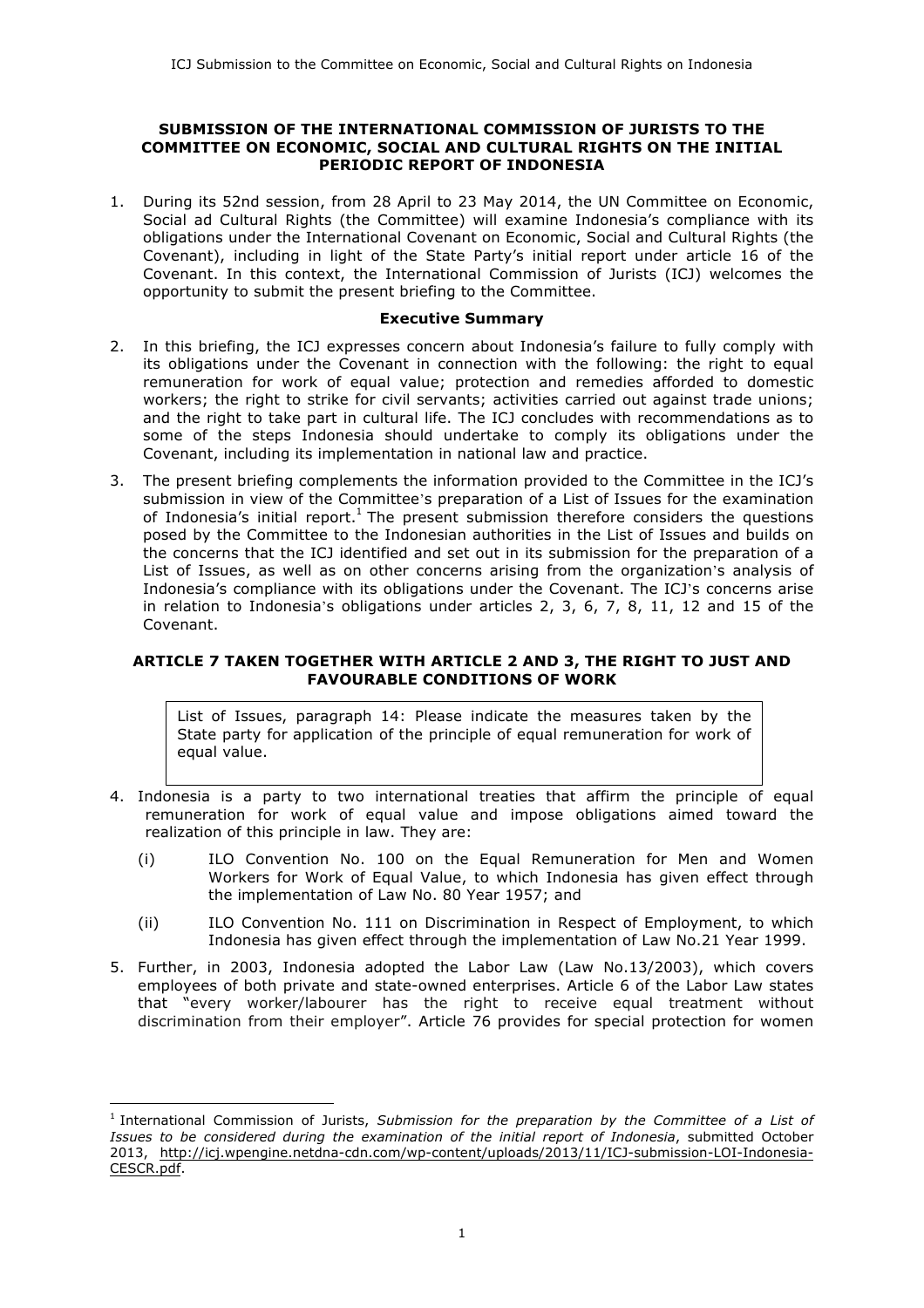in the workplace, particularly those who work from 11p.m. to 7a.m.,  $^2$  and articles 88 to 98 lay out the wage policy of Indonesia, $3$  regardless of whether the worker is male or female.

- 6. Despite the adoption of the abovementioned laws, there remains significant wage inequality between men and women in Indonesia. According to the Global Gender Gap Report of 2013, Indonesia managed to obtain a score of 0.70 out of a total 1.00 on female-to-male ratio, which translates to only 70 female workers for every 100 male workers being given equal remuneration for work of equal value.<sup>4</sup>
- 7. In March 2012, the International Trade Union Confederation (ITUC) released the publication *Frozen in Time: Gender Pay Gap Unchanged for 10 Years*, featuring findings on Indonesia, among other countries. This research includes data from both public and private companies. For Indonesia, the research covers 16 sectors.<sup>5</sup> The research found that, apart from objective factors such as qualifications, responsibilities, and size of company, there existed other factors such as a wide range of discriminatory practices that affect the country's gender pay gap.  $6$  This means that despite both men and women having equal work experience, qualification, and position, gender pay differentials still occurred. The study concluded that nine percent of Indonesia's gender pay gap was due to discriminatory practices. $<sup>7</sup>$ </sup>

 $\overline{a}$ 

- c. Paid-wages during the absence;
- d. Paid-wages because of activities outside of his job that he has to carry out;
- e. Wages payable because he uses his right to take a rest;
- f. The form and method of the payment of wages;
- g. Fines and deductions from wages;
- h. Other matters that can be calculated with wages;
- i. Proportional wages structure and scale;
- j. Wages for the payment of severance pay; and
- k. Wages for calculating income tax.

Article 98 of Law No.13/2003 states:

(1) In order to provide recommendations and considerations for the formulation of wages policies to be established by the Government, and to develop a national wages system, the National Wage Council, Provincial Wage Councils, and District/ City Wage Councils shall be established.

(2) The councils as mentioned under subsection (1) shall have representatives from the government, entrepreneurs' organizations, trade/labour unions, universities and experts as their members.

(3) The members of the National-level Wage Council shall be appointed and dismissed by the President while the members of Provincial Wage Councils and District/ City Wage Councils shall be appointed and dismissed by the Governors/ District Heads/ Mayors of the respective provinces, districts and cities.

(4) The provisions concerning the procedure for the formation of, membership composition of, procedures for appointing and dismissing members of and duties and working procedures of wages system councils as mentioned under subsection (1) and subsection (2) shall be regulated with a Presidential Decision.

<sup>4</sup> World Economic Forum, *The Global Gender Gap Report* 2012,

http://www3.weforum.org/docs/WEF\_GenderGap\_Report\_2013.pdf, p. 50.<br><sup>5</sup> The 16 sectors covered by the ITUC report: agriculture; fishing; mining; manufacturing; utilities; construction; wholesale and retail; hotels and restaurants; transport, storage and communication; finance; real estate, renting and business; public administration and defence; education; health and social work; other community, social and personal services; and private households. <sup>6</sup> Ibid.

 $\sqrt{7}$  Ibid, p.44.

 $2$  Article 76(3) of Law No.13/2003 states:

Entrepreneurs who employ female workers/ labourers to work between 11 p.m. until 7 a.m. are under an obligation:

a. To provide them with nutritious food and drinks; and

b. To maintain decency/ morality and security in the workplace.

 $3$  Article 88(3) of Law No.13/2003 states:

The wages policy that protects workers/labourers as mentioned under subsection (2) shall include:

a. Minimum wages;

b. Overtime pay;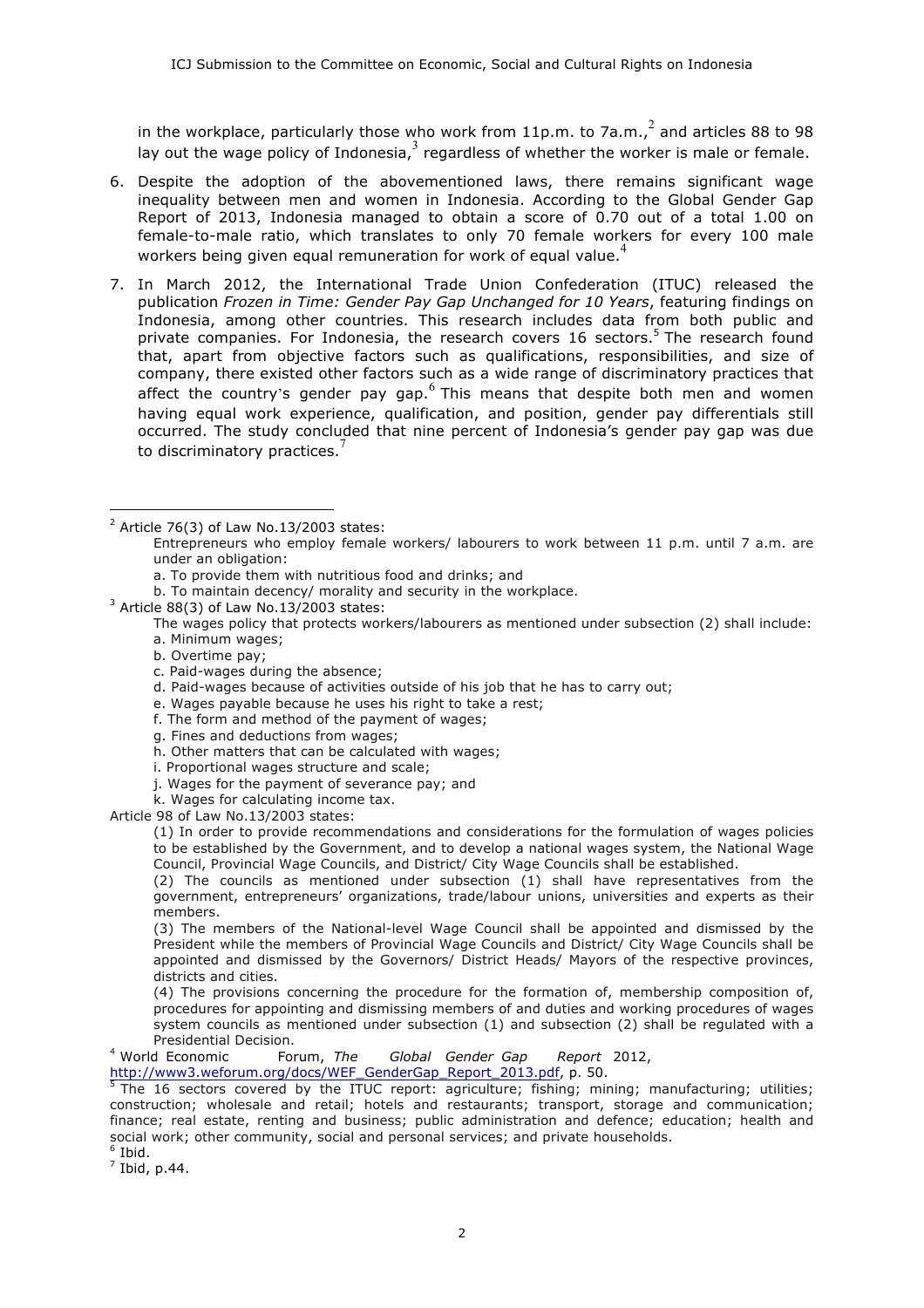- 8. Research conducted by the Australian Agency for International Development found that, within the same professions, women in Indonesia were still earning approximately 25 percent less than men. <sup>8</sup> The same study also concluded that pay inequality in Indonesia stemmed from the fact that women continued to face barriers such as social norms and traditional laws or practices that restricted the type of work in which women could engage. 9
- 9. With regard to labor inspectors, Better Work, a labour organization, reported in May 2013 that Indonesia was in dire need of additional 3,700 labor inspectors before the current Ministry of Manpower and Transmigration is able to ensure that the implementation of labour laws in all workplaces in the country can work well.<sup>10</sup> The report indicated that at present, there are only 2,384 labor inspectors for 216,547 companies in the country. $^{11}$
- 10. Pursuant to articles 2, 3 and 7 of the Covenant, the Committee has emphasized in its General Comment No. 20 on non-discrimination, that State Parties have an "obligation to adopt special measures to attenuate or suppress conditions that perpetuate discrimination".  $12$  Those special measures adopted with a view to eliminating any workplace discrimination will be legitimate so long as they are "reasonable, objective and proportional".<sup>13</sup>
- 11. In addition, the Committee indicated that States should establish mechanisms and national institutions that are not only easily accessible to all without discrimination, but also able to "adjudicate or investigate complaints promptly, impartially and independently", before any alleged violations or complaints can be addressed effectively.<sup>14</sup>
- 12. In Indonesia, there exist two national institutions aimed at promoting and protecting human rights in the country: the National Commission on Human Rights (Komnas HAM) and the National Commission on Violence against Women (Komnas Perempuan). Komnas HAM alone is mandated to "examine and investigate incidents…(that) likely constitute violations of human rights",<sup>15</sup> while the functions of Komnas Perempuan are to monitor and increase awareness of violence against women.16 Despite Komnas HAM's additional powers to monitor and mediate complaints<sup>17</sup> of alleged human rights violations, the body has thus far been ineffective in providing any non-judicial redress to victims of human rights violations as it lacks an effective follow-up system that is crucial in obtaining more information on the status of submitted cases to various State agencies, including the Attorney General.<sup>18</sup>The ICJ has also reviewed the laws as listed in paragraph 4 above, and it is concerned that, in Indonesia, such remedial or accountability mechanism is either not available or, where available, found to be ineffective.

 $\overline{a}$ <sup>8</sup> Australian Aid, *Empowering Indonesian Women for Poverty Reduction*, September 2012, http://aid.dfat.gov.au/countries/eastasia/indonesia/Documents/mampu-part-a.pdf, p. 10. <sup>9</sup> Ibid p. 11.

<sup>10</sup> Better Work, 'Labour Inspector Urgency', 2 May 2013, http://betterwork.org/indonesia/?p=3258 (Accessed 11 March 2014).  $i<sup>11</sup>$  Ibid.

<sup>&</sup>lt;sup>12</sup> General Comment No. 20, Non-Discrimination in Economic, Social and Cultural Rights, UN Doc.E/C.12/GC/20, para 9.

 $13$  Ibid.

 $14$  Ibid para. 40.

<sup>&</sup>lt;sup>15</sup> Article 89(3)(b) of Law No.39 Year 1999 concerning Human Rights. Note that Komnas HAM does not possess quasi-judicial powers. The key powers of the Commission is stipulated under article 76 of Law No.39 Year 1999 which are "to study, research, disseminate, monitor and mediate human rights issues." <sup>16</sup> Komnas Perempuan, 'Profile', http://www.komnasperempuan.or.id/en/about/profil/ (Accessed 10 March 2014).

<sup>17</sup> Komnas HAM receives approximately 4000 to 6000 complaints annually. See Asian Forum for Human Rights and Development (FORUM-ASIA), *2013 ANNI report on the Performance and Establishment of National Human Rights Institutions in Asia*, 2013, p.30.

<sup>&</sup>lt;sup>18</sup> Interview with Mr. Chris Biantoro, Lawyer of KontraS, 10 March 2014. See also Asian Forum for Human Rights and Development (FORUM-ASIA), *2013 ANNI report on the Performance and Establishment of National Human Rights Institutions in Asia*, 2013, p.30.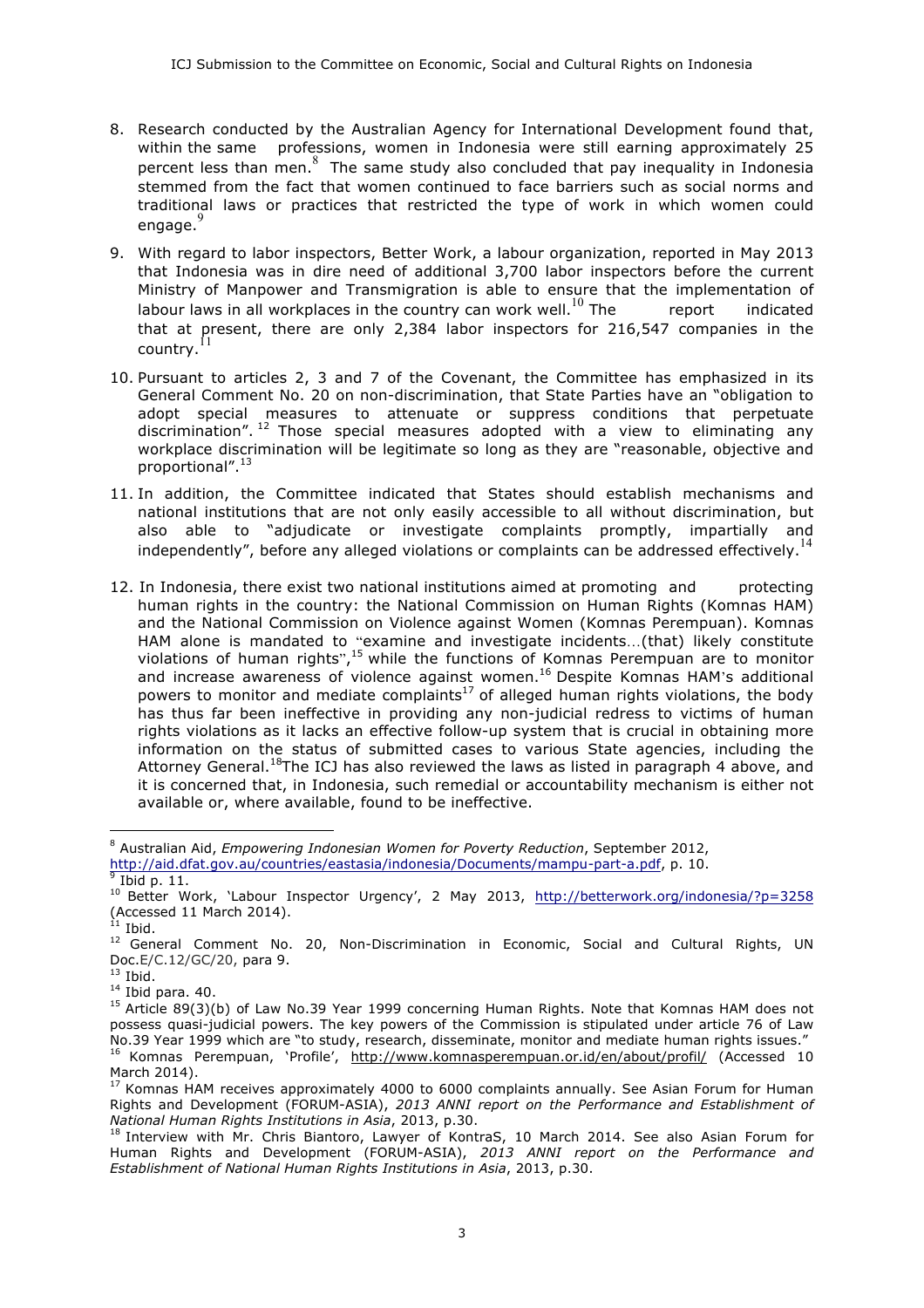List of issues, paragraph 17: Please indicate the steps taken towards the adoption of a law on the protection of domestic workers. Please also provide information on the protections afforded to them, and on the mechanisms of the remedies available to victims of exploitation and abuse by employers.

- 13. Domestic workers are not covered under the Indonesian Labor Law. Although article 1(4) includes individuals not necessarily employed in enterprises in its definition of "employers", most of the provisions in the law refer specifically to employees working for "enterprises" or "entrepreneurs".<sup>19</sup> The dispute resolution mechanism established in article 136 of the Indonesian Labor Law covers only labourers or workers employed by "entrepreneurs", and not by individual employers as in the case of domestic workers.
- 14. In December 2009, the Indonesian Legislation Council agreed to initiate the drafting process of elaborating a Domestic Workers Protection Bill and to have it prioritized for action by Parliament in 2010. $^{20}$  Although the ICJ notes that initial discussions with civil society groups have been held and a legislative working group has been established to scrutinize the draft, $21$  the bill has yet to be taken up by the House of Representatives. No further progress has been reported on this legislation, to date. $^{22}$
- 15. In April 2014 Indonesia is set to hold parliamentary elections. While the new members of parliament will not be able to remove this bill from the list of draft laws that Parliament is supposed to deliberate on,  $2<sup>3</sup>$  it remains to be seen whether the new set of parliamentarians will include this bill in the list of priorities in the new national legislative programme.<sup>24</sup>
- 16. The Law on the Elimination of Violence in the Household (Law No. 23/2004), which became effective on 25 March 2003, may provide some protection to those domestic workers who suffer from abuse in the household. Under article  $2(1)(c)$  of the law, a domestic worker falls under the definition of an "individual working to assist the household and living in the household" and is considered a member of the "household". This means that if a domestic worker suffers from some form of household violence,<sup>25</sup> the relevant Indonesian authorities are obliged under the law to provide the necessary type of protection needed and take action against the perpetrator. In practice, however, a large number of domestic workers continue to work in isolation and are not aware that domestic violence, where household members engage in violence against domestic workers, is a crime or that the law offers the

<sup>&</sup>lt;sup>19</sup> Article 6 of Law No.13 Year 2003 concerning Manpower states:

An **enterprise** (*perusahaan*) shall refer to

a. Every form of business [undertaking], which is either a legal body or not, which is owned by an individual, a partnership or a legal body that is either privately owned or state owned, which employs workers/ labourers by paying them wages or other forms of remuneration;

b. Social undertakings and other undertakings with officials in charge and which employ people by paying them wages or other forms of remuneration.

<sup>&</sup>lt;sup>20</sup> HRW, 'Indonesia: Guarantee Domestic Workers' Rights in 2010', 13 February 2010, http://www.hrw.org/news/2010/02/12/indonesia-guarantee-domestic-workers-rights-2010 (Accessed 23 February 2014).

<sup>21</sup> Isabelle Arradon, 'Bringing Indonesian domestic workers out of legal limbo', *Jakarta* Post, 15 February 2013, http://www.thejakartapost.com/news/2013/02/15/bringing-indonesian-domestic-workers-outlegal-limbo.html (Accessed 23 February 2014).

Interview with Mr. Chris Biantoro, Lawyer of KontraS, 24 February 2014.

 $23$  Ibid.

 $24$  Ibid.

<sup>&</sup>lt;sup>25</sup> Article 5 of Law No. 23 Year 2004 concerning Elimination of Violence in Household defines "violence" as either physical, psychic, sexual or negligence.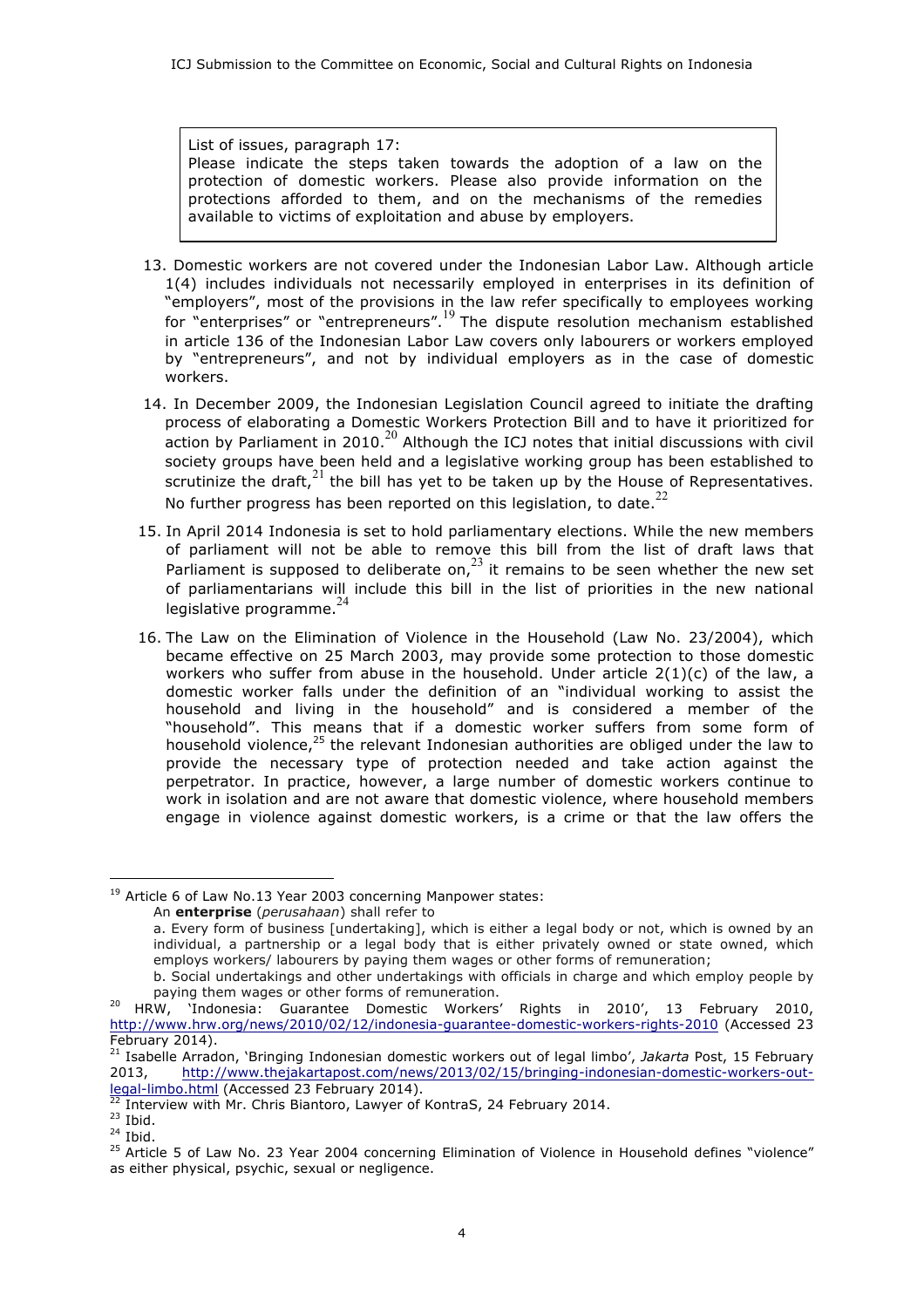workers protection.<sup>26</sup> Amnesty International has noted that law enforcement authorities do not fully utilize the above-mentioned Law on the Elimination of Violence in the Household<sup>27</sup> and in some instances, prefer to rely on other Criminal Code provisions concerning assault and rape instead.<sup>28</sup> According to the Commission for the Disappeared and Victims of Violence (KontraS), it is the general practice in the police force to rely on the Criminal Code, even where the Code is unable to protect domestic workers who face abuses.<sup>29</sup> As a result, most perpetrators escape without even being charged, let alone face trial and, if convicted, face criminal sanction.<sup>30</sup> In this context, it should also be noted that the relevant provisions under the Criminal Code only cover victims who are wives, children, or parents. It was precisely because of this limitation that the Law on the Elimination of Violence in the Household was enacted.<sup>31</sup> The lack of enforcement of this law is concerning as the majority of domestic workers in Indonesia are women and girls below the age of 18. Many of these persons are victims of rape, sexual harassment and other forms of gender-based violence.<sup>32</sup>

17. The ICJ remains concerned at the lack of legal protection for domestic workers in Indonesia. According to statistics from the National Network for Domestic Workers Advocacy (Jala PRT), there are now approximately 10 million domestic workers in the country and, in 2013 alone, Jala PRT received a total of 650 complaints of abuse of domestic workers.<sup>33</sup>

## **ARTICLE 8: RIGHT TO STRIKE**

List of issues, paragraph 18: Please provide information on measures taken to guarantee the right to strike for civil servants.

18. Civil servants have freedom of association and the right to organize under article 44(1) of Act No. 21/2000 on Trade Unions. Article 44(2) of Act No. 21/2000 on Trade Unions, however, states that the implementation of the freedom of association and the right to organize of civil servants shall be regulated in a separate act. To date, no such

<sup>&</sup>lt;sup>26</sup> Amnesty International, `Indonesia: Domestic workers continue to face abuse and exploitation due to lack of legal protection', 25 November 2011, http://www.amnesty.org/fr/library/asset/ASA21/035/2011/en/48c21604-e3fc-4a73-90c8-

<sup>7173</sup>d27623e1/asa210352011en.pdf (Accessed 23 February 2014).

<sup>27</sup> Amnesty International, *Indonesia-Exploitation and abuse: the plight of women domestic workers*, February 2007,

http://amnesty.org.hk/web/file/humanrightsreport/report/Indonesia\_Exploitation%20and%20abuse\_the %20plight%20of%20women%20domestic%20workers.pdf, p. 13.<br>28 Uuman Bishte Watch \Plight of Domestic Workers Still Eproptt

Human Rights Watch, 'Plight of Domestic Workers Still Forgotten in the Sex Abuse Debate', 28 June 2012, http://www.hrw.org/news/2012/06/28/plight-domestic-workers-still-forgotten-sex-abuse-debate (Accessed 10 March 2014). Interview with Mr. Chris Biantoro, Lawyer of KontraS, 10 March 2014.

<sup>&</sup>lt;sup>29</sup> Interview with Mr. Chris Biantoro, Lawyer of KontraS, 10 March 2014. He explained that, in practice, the Criminal Code is not applicable to domestic workers because violence or abuses that take place in the household are considered a private matter and a domestic problem, which the State is hesitant to interfere with.

 $30$  Ibid.

<sup>&</sup>lt;sup>31</sup> Ibid p. 11. The report adds that according to Legal Aid Foundation Apik (LBH Apik), amendments needs to be made to article 356.1 of the Criminal Code as only wives, children or parents are recognized as potential victims of domestic violence. Other types of victims including domestic workers are excluded.

<sup>32</sup> Isabelle Arradon, 'Bringing Indonesian domestic workers out of legal limbo', *Jakarta* Post, 15 February 2013, http://www.thejakartapost.com/news/2013/02/15/bringing-indonesian-domestic-workers-outlegal-limbo.html (Accessed 23 February 2014).

<sup>33</sup> Vita A.D. Busyra, 'Plight of Domestic Workers in Indonesia is seen as Mirroring Slavery', *Jakarta Globe*, 25 February 2014, http://www.thejakartaglobe.com/news/plight-of-maids-in-indonesia-mirrors-slavery/ (Accessed 26 February 2014).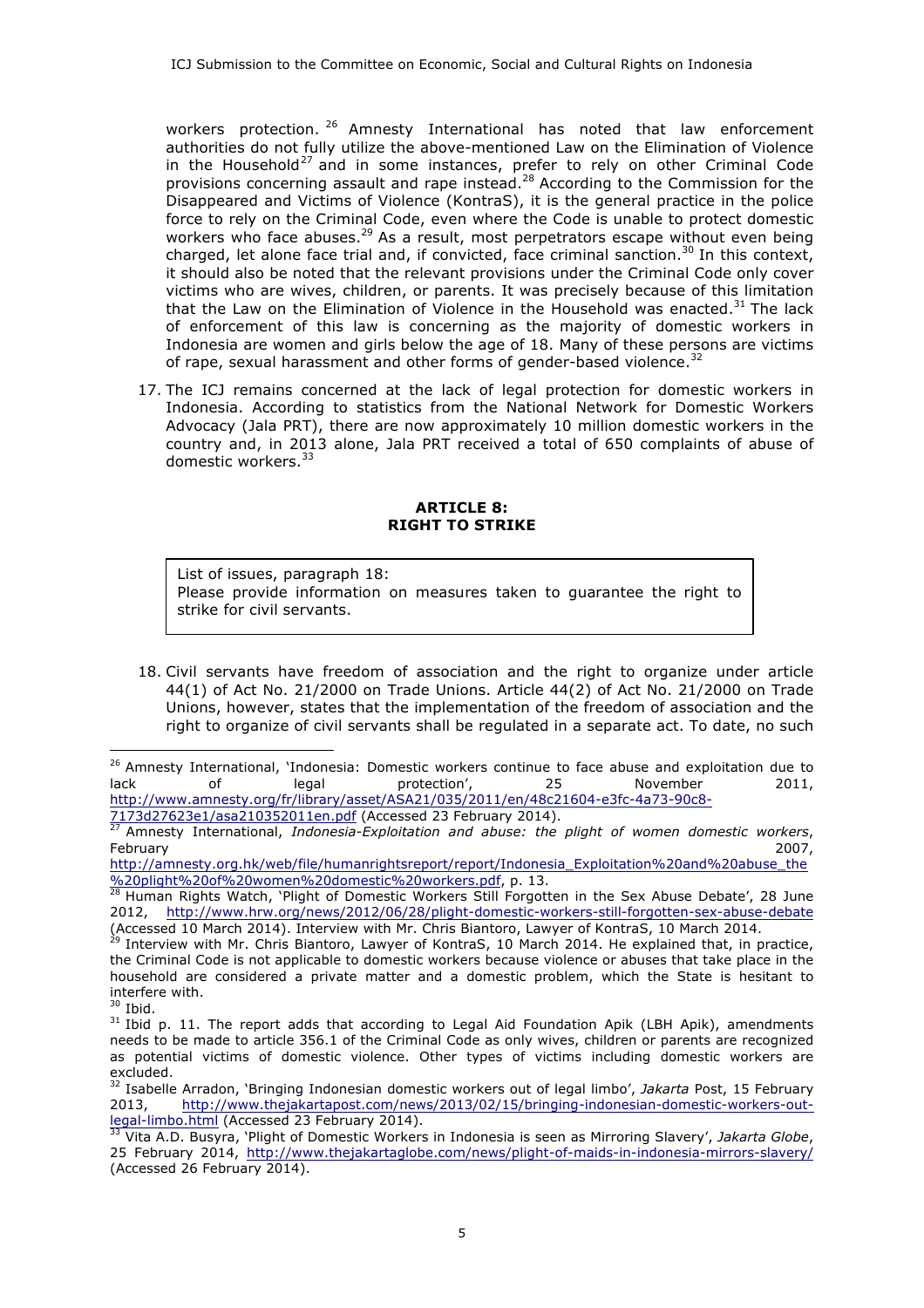law has been enacted pursuant to article 44(2) of Act No. 21/2000 on Trade Unions. In an observation adopted in 2012 by ILO's Committee of Experts on the Application of Conventions and Recommendations (CEACR), the Committee expressed the hope that the Government of Indonesia will adopt an act guaranteeing the exercise of the right to organize to civil servants, pursuant to article 44(2) of Act No. 21/2000 on Trade Unions.<sup>34</sup>

- 19. The right to strike of civil servants is guaranteed under part 8 of the Indonesian Labor Law. Article 137 of the law states that the right to strike "shall be carried out legally, orderly, and peacefully as a result of failed negotiations." The ICJ has previously criticized this terminology because it confers a wide discretion to employers.<sup>35</sup> The right to strike is further limited under article 139 of the Indonesian Labour Law, wherein it states that "[t]he implementation of strike staged by the workers/labourers of enterprises that serve the public interest and/or enterprises whose types of activities, will lead to the endangerment of human lives, shall be arranged in such a way so as not to disrupt public interests and/or endanger the safety of other people."
- 20. Regulation No. 53/2010 lays out the rules on discipline specifically for civil servants. It states in article 4(6) of the Regulation that civil servants are "prohibited to undertake joint activities with superiors, colleagues, subordinates, or others, whether within or outside the work environment, with the aim of personal gain or benefiting a certain class or any other party, which directly or indirectly causes harm to the country."
- 21. On 28 November 2013, after the doctors from a General Hospital in Garut district in the province of West Java had joined in a nationwide strike to express their disapproval against the imprisonment of three colleagues,  $36$  reports began to emerge that the local authorities in the town of Garut had put pressure on those doctors who had joined the strike by threatening to cut their salary. The strike had followed a decision of the Supreme Court, on 18 September 2012, which had overturned the decision of the district court and convicted the above-mentioned three doctors on professional negligence charges in connection with the death of a patient who had undergone a Caesarean section.<sup>37</sup> Reports indicated that the local authorities of Garut had intimated that the doctors' strike was illegal under Regulation No. 53/2010 and had used this as the basis for threatening to cut the doctors' wages. 38
- 22. According to the ILO, States should "not implement total prohibition of strikes, but rather to provide for the maintaining by a defined and limited category of staff of a negotiated minimum service when a total and prolonged stoppage might result in serious consequences for the public."<sup>39</sup> Although strike action may be prohibited for

<sup>&</sup>lt;sup>34</sup> Observation of the International Labour Organization Committee of Experts on the Application of Conventions and Recommendations (CEACR), adopted 2012, published  $102<sup>nd</sup> ILC$  session (2013), http://www.ilo.org/dyn/normlex/en/f?p=1000:13100:0::NO:13100:P13100\_COMMENT\_ID:3081647:NO (Accessed 17 March 2014).

<sup>35</sup> International Commission of Jurists, *Submission for the preparation by the Committee of a List of Issues to be considered during the examination of the initial report of Indonesia*, submitted October 2013, http://icj.wpengine.netdna-cdn.com/wp-content/uploads/2013/11/ICJ-submission-LOI-Indonesia-CESCR.pdf, para 24 – 26.

<sup>36</sup> Sigit Zulmunir, 'Garut akan potong tunjangan dokter yang mogok', *Koran Tempo*, 28 November 2013, http://koran.tempo.co/konten/2013/11/28/328559/Garut-Akan-Potong-Tunjangan-Dokter-yang-Mogok (Accessed 26 February 2014). See also 'Dr. Ayu and colleagues acquitted', *Antaranews.com*, 7 January

<sup>2014,</sup> http://www.antaranews.com/en/news/92568/dr-ayu-and-colleagues-acquitted (Accessed 10 March 2014).

<sup>37</sup> Nadya Natahadibrata and Ina Parlina, 'Doctors blasted for protest', *Jakarta Post*, 28 November 2013, http://www.thejakartapost.com/news/2013/11/28/doctors-blasted-protest.html (Accessed 26 February 2014).

<sup>&</sup>lt;sup>38</sup> Sigit Zulmunir, 'Garut akan potong tunjangan dokter yang mogok', Koran Tempo, 28 November 2013, http://koran.tempo.co/konten/2013/11/28/328559/Garut-Akan-Potong-Tunjangan-Dokter-yang-Mogok (Accessed 26 February 2014).

<sup>39</sup> ILO, *ILO Principles Concerning the Right to* Strike, 2000, http://www.ilo.org/wcmsp5/groups/public/-- ed\_norm/---normes/documents/publication/wcms\_087987.pdf, p. 19.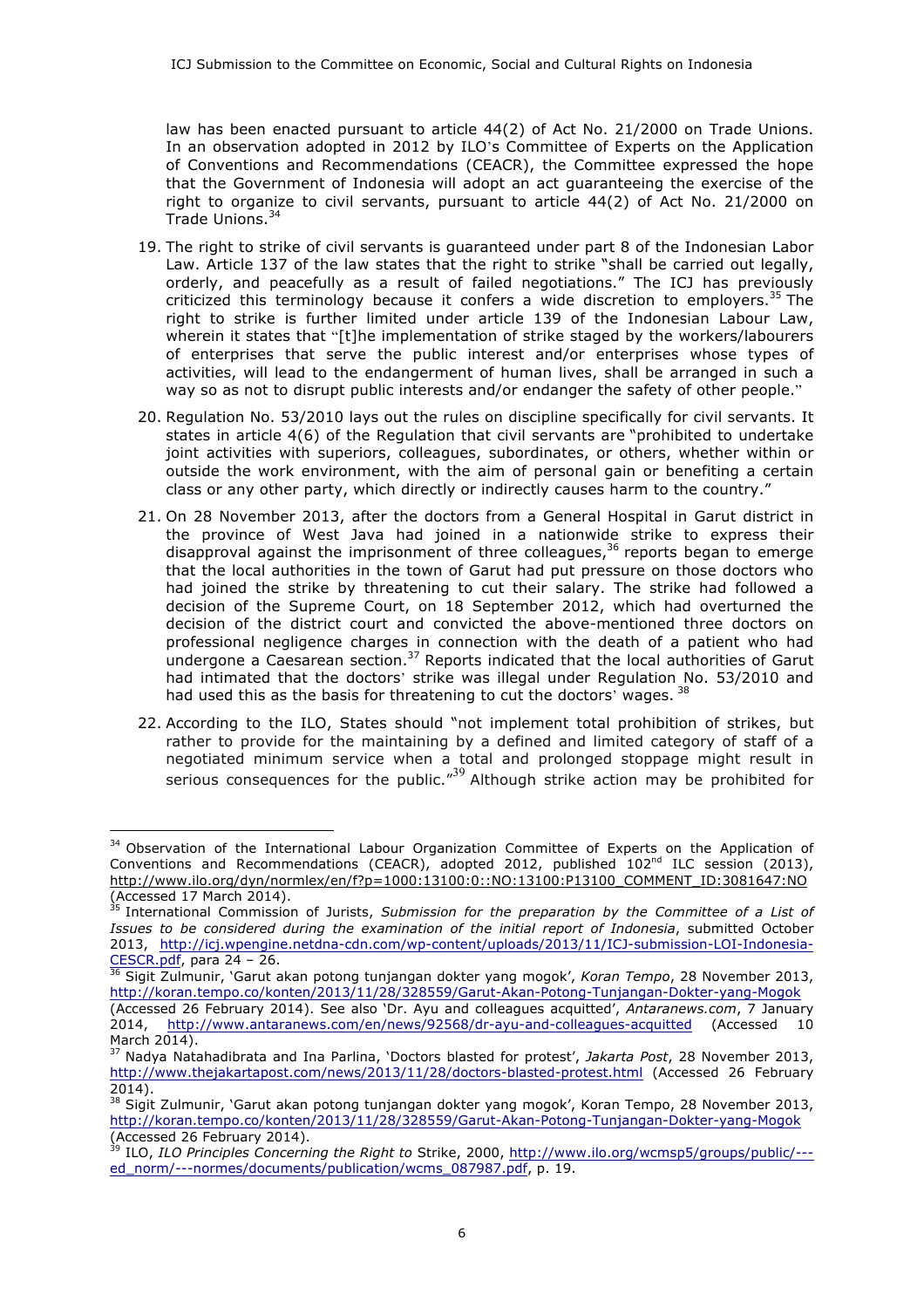essential services<sup>40</sup> such as for those working in hospitals, supplying electricity and water, telecommunications and air traffic control, when a civil servant is deprived of his or her right to strike, appropriate quarantees should be provided. <sup>41</sup> Such appropriate guarantees include the "adequate, impartial and speedy conciliation and arbitration proceedings in which parties concerned can take part at every stage and in which the awards, once made, are fully and promptly implemented. $142$ 

23. The ICJ has reviewed the provisions in Regulation No. 53/2010, and it considers that the regulation fails to provide any effective remedy, such as compensation or grievance procedure for civil servants who are prevented from striking. KontraS also confirmed that there are no other laws in the country that provide legal redress for civil servants in this regard. $^{43}$ 

List of issues, paragraph 19: Please provide information on measures taken to combat unfair dismissal and violence based on trade union affiliations and activity in spite of the existing legal provisions.

- 24. Upon the ratification of ILO Convention No. 87 of 1948 concerning Freedom of Association and the Protection to Organize, the Government of Indonesia adopted Act No. 21/2000 concerning Trade Unions. Under article 28 of the Act, prohibiting or preventing a worker from carrying out trade union activities is a criminal act.<sup>44</sup> Anyone who is found to have violated article 28 shall be liable to a sentence of up to five years' imprisonment and/or a maximum fine of Rp500,000,000 (USD 435.000).
- 25. A position paper released by the Jakarta Legal Aid Institute (LBH Jakarta) on 30 April 2012 noted that there had been an increase in cases involving the violation of freedom of association since 2007, and in 2011 alone, the organization received a total of 11 complaints about union busting.<sup>46</sup> Although the rights of trade unions are guaranteed

 $\overline{a}$ 

<sup>44</sup> Article 28 of Act No. 21/2000 on Trade Unions states:

 $40$  Ibid p. 20 and 21. The report adds that non-essential services include radio and television; petroleum sector; ports; banking; computer services for the collection of excise duties and taxes; department stores; pleasure parks; metal sector; mining sector; transport generally; refrigeration enterprises; hotel services; construction; automobile manufacturing; aircraft repairs; agricultural activities; supply and distribution of foodstuffs; the Mint; government printing service; alcohol, salt and tobacco monopolies; education sector; metropolitan transport; postal services.

 $41$  Ibid p. 20.

 $42$  Ibid p. 24.

 $43$  Interview with Mr. Chris Biantoro, Lawyer of KontraS, 10 March 2014.

Everybody is prohibited from preventing or forcing a worker/ laborer from forming or not forming a trade union/ labor union, becoming union official or not becoming union official, becoming union member or not becoming union member and or carrying out or not carrying out trade/labor union activities by:

a. Terminating his employment, temporarily suspending his employment, demoting him, or transferring him to another post, another division or another place in order to discourage or prevent him from carrying out union activities or make such activities virtually impossible;

b. Not paying or reducing the amount of the worker/ laborer's wage;

c. Intimidating him or subjecting him to any other forms of intimidation;

d. Campaigning against the establishment of trade unions/ labor unions.

<sup>45</sup> Article 43 of Act No. 21/2000 on Trade Unions.

<sup>46</sup> LBH Jakarta, 'Kertas Posisi LBH Jakarta Dalam Peringatan Hari Buruh Sedunia 2012 Kebebasan Berserikat: Solusi untuk Kesejahteraan Buruh', 30 April 2012, http://www.bantuanhukum.or.id/web/blog/2012/04/30/kertas-posisi-lbh-jakarta-dalam-peringatan-hariburuh-sedunia-2012-kebebasan-berserikat-solusi-untuk-kesejahteraan-buruh/ (Accessed 25 February 2014).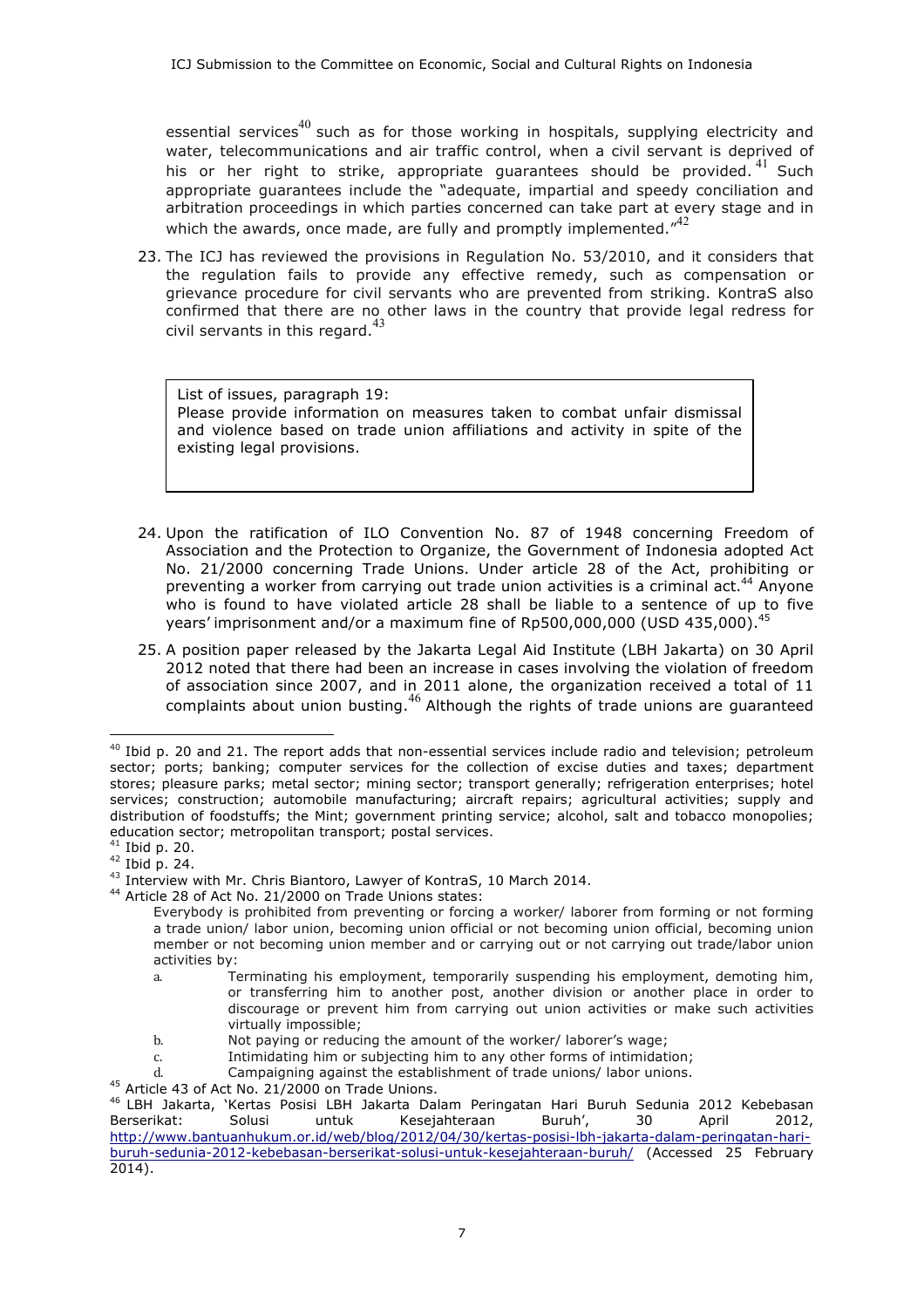under the law, in practice, there is a climate of impunity for cases involving union busting and such a trend is weakening the trade unions' movement.<sup>47</sup> LBH Jakarta explained that despite the hundreds of cases submitted to the police and labor inspectors pursuant to articles  $40^{48}$  and  $41^{49}$  of Act No. 21/2000 on Trade Unions, only one case had successfully resulted in a conviction.<sup>50</sup> In this case, four workers in the company called PT King Jim Indonesia had their employment contract terminated, after they had proposed that a Collective Labour Agreement be introduced to help resolve the many labour issues that were affecting the company.  $51$  The general manager of the company was charged by the State Prosecutor under articles 28 and 43 of Act No. 21/2000 on Trade Unions in 2008 and on 12 January 2009, the High Court of East Java found the defendant guilty of union busting and sentenced her to prison for one year and six months.<sup>52</sup> An appeal is currently pending.<sup>53</sup>

- 26. The position paper further identified two ways in which this climate of impunity is perpetuated:
	- (i) by arresting and criminally charging union activists or workers who are active in pursuing their rights which includes efforts to form trade unions and speaking at press conferences. The most common offence used by employers against their workers or employees is defamation (articles 310, 311 and 315 of the Criminal Code);<sup>54</sup> and
	- (ii) by non-action or refusal to process any complaints related to labour matters.<sup>55</sup>
- 27. In October 2013, Indonesian trade unions and LBH Jakarta urged the Indonesian National Police to establish a special crime unit to better handle labour matters.<sup>56</sup> According to Ismet Inoni, Head of Legal and Advocacy for the Federation of Independent Trade Union (Gabungan Serikat Buruh Independen or GSBI), members of the police lack comprehensive understanding of domestic labour laws and their application.<sup>57</sup>
- 28. Further, under article 40 of Act No. 21/2000 on Trade Unions, labour inspectors also have the responsibility to monitor employers to ensure that the right to carry out union activities is not violated. However, according to LBH Jakarta, many labour inspectors, similarly to the members of the police, are unable to apply the relevant facts and evidence of a particular complaint or case to the law. LBH Jakarta explained that such a conclusion was reached because, more often than not, cases or complaints are rejected on the basis that labour inspectors fail to draw the link between the acts

 $\overline{a}$ 

Ibid.

 $47$  Ibid. The majority of union busting cases submitted fail to reach the courts or obtain any solution. See also interview with Ms. Pratiwi Febry, Lawyer at LBH Jakarta, 10 March 2014.

 $3$  Article 40 of Act No. 21/2000 on Trade Unions provides:

To guarantee workers/laborers' right to organize and trade unions/labor unions' right to carry out union activities, government labor inspectors shall carry out inspection in accordance with

prevailing laws and regulations.<br><sup>49</sup> Article 41 of Act No. 21/2000 on Trade Unions provides:

In addition to the special authority of the investigating police officers from the Police of the Republic of Indonesia, special authority to function as investigators according to prevailing laws and regulations to carry out investigations of crimes is also given to certain civil servants within the jurisdiction of the government agencies whose jobs and responsibilities on manpower affairs.

<sup>50</sup> ICJ's submission for preparation by the Committee on Economic, Social and Cultural Rights of a List of Issues for the Examination of the Initial Report of Indonesia, October 2013, http://icj.pengine.netdnacdn.com/wp-content/uploads/2013/11/ICJ-submission-LOI-Indonesia-CESCR.pdf, para 22. See also Interview with Ms. Pratiwi Febry, Lawyer at LBH Jakarta, 10 March 2014.

Interview with Ms. Pratiwi Febry, Lawyer at LBH Jakarta, 10 March 2014.

 $52$  Ibid.

 $53$  Ibid.

 $54$  Ibid.

 $55$  Ibid.

<sup>56</sup> Ady, 'Polri Dituntut Bentuk Unit Khusus Ketenagakerjaan', *Hukumonline.com*, 23 October 2013, http://www.hukumonline.com/berita/baca/lt526790377e2e1/polri-dituntut-bentuk-unit-khususketenagakerjaan (Accessed 25 February 2014).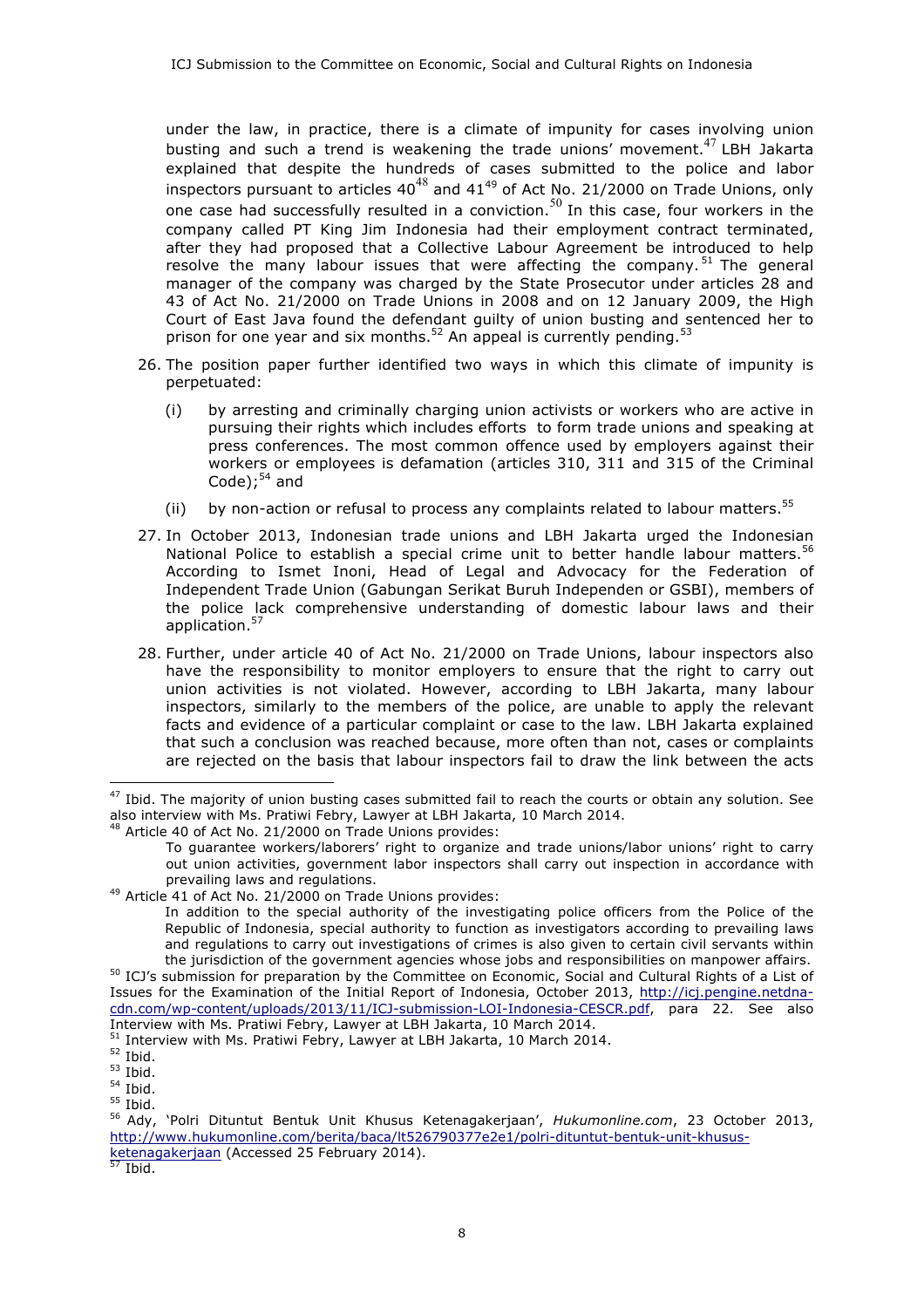being complained of and the list of violations under article 28 of Act No. 21/2000 on Trade Unions. For instance, as noted in the position paper of LBH Jakarta, employers often charge those employees attempting to form unions with defamation under Indonesia's Criminal Code. Many labour inspectors or members of the police would not be able to see this as a form of intimidation against the employees, which is illegal under article 28(c) of Act No. 21/2000 on Trade Unions.

# **ARTICLE 15, TAKEN TOGETHER WITH ARTICLE 2, CULTURAL RIGHTS**

List of issues, paragraph 32: Please provide information on measures taken to protect the cultural heritage of ethnic and linguistic minorities and of indigenous populations in the State party, and to create favourable conditions for them to preserve, develop, express and disseminate their identity, history, culture, language, traditions and customs.

- 29. In Indonesia, a person's right to take part in cultural life, as guaranteed under article 15 of the Covenant, is protected under two provisions of the 1945 Constitution. Article 28C(1) of the Constitution entitles an individual "to develop himself/herself through the fulfilment of his/her basic needs, the right to get education and to benefit from science and technology, arts and culture, for the purpose of improving the quality of his/her life…". Article 32 ensures that the State advances national culture by safeguarding the freedom of society to preserve and develop cultural values, including local languages. In addition, Indonesia supported the adoption of the UN Declaration on the Rights of Indigenous Peoples in 2007,<sup>58</sup> which in turn recognizes indigenous knowledge, traditional practices and cultures.<sup>59</sup>
- 30. Despite the above-mentioned legal guarantees, the ICJ is concerned to note that the Government of Indonesia has yet to make any effort to amend or review Law No. 44/2008 on "pornography", particularly when the broad definition of "pornography" under article  $1(1)^{60}$  and article  $10^{61}$  of the law has already resulted in the prohibition imposed by the Government of West Java upon performers of "*Jaipong"*, a local cultural dance, from wearing "sexy costumes and executing provocative dance moves". <sup>62</sup> The ICJ considers the sweeping definition of pornography to be inconsistent with Indonesia's obligations under article 15 of the Covenant, as well as article 19 of the International Covenant on Civil and Political Rights (ICCPR), to which Indonesia is a party.

<sup>&</sup>lt;sup>58</sup> General Assembly, General Assembly Adopts Declaration on Rights of Indigenous Peoples, UN Doc. GA/10612, 13 September 2007, http://www.un.org/News/Press/docs/2007/ga10612.doc.htm.

 $^{59}$  Articles 8(1), 9(1), 11(1), 12(1), 13(1), 14, 15(1), 24(1) and 31(1) of the Declaration of Indigenous Peoples.

 $^{\circ}$  Article 1 of Law No. 44 Year 2008 states:

Pornography is a picture, sketch, illustration, photos, writing, voice, sound, video, animation, cartoon, speech, body movement or other forms of messages through various types of media and/or performances in public that contains obscenity or sexual exploitation that violates the norms of morality in society.

 $61$  Article 10 of Law No.  $44$  Year 2008 states:

Everyone is prohibited from displaying him or herself or other persons in a performance or in public that depicts nudity, sexual exploitation, intercourse or other pornographic contents.

<sup>62</sup> Abdul Khalik, 'Jaipong dance becomes latest victim of pornography law', *Jakarta Post*, 4 June 2009, http://archive.is/GRNY, (Accessed 25 February 2014).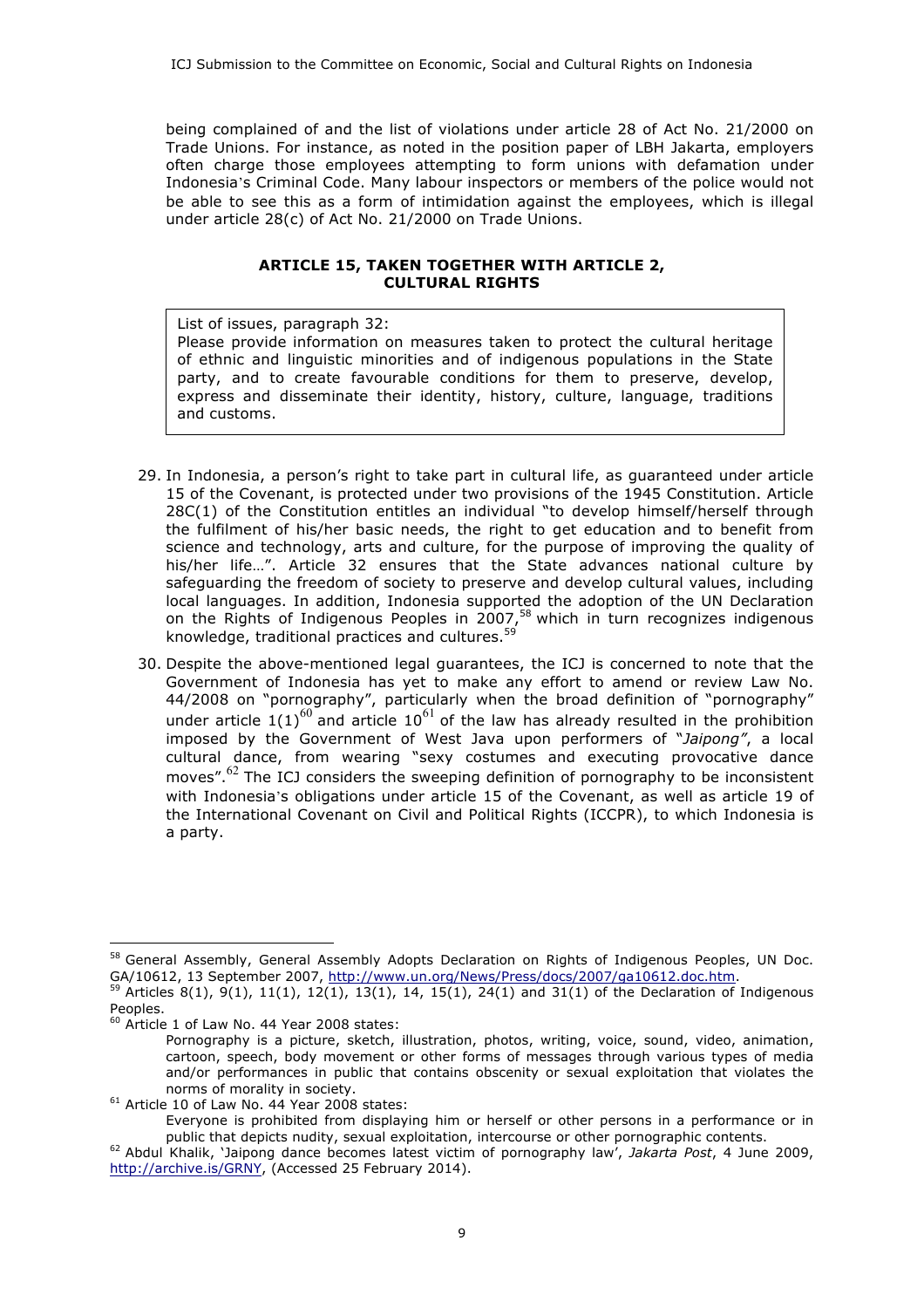- 31. On 25 March 2010, the Constitutional Court ruled that the law did not contravene the 1945 Constitution and rejected the request to re-examine the law.  $63$  According to Komnas Perempuan, the continued implementation of the law remains a threat to Indonesia's pluralist society as it "disregards the principle of a democratic nation and undermines the building of a nation state based on respect for Indonesia's diversity". <sup>64</sup> Indigenous peoples would now have to give up their traditional ways of dressing or face travel restrictions in the country.<sup>65</sup> In 2009, the Governor of Bali publicly rejected the enforcement of the law in his province, as the Act "conflicts with local culture and tradition". 66
- 32. Under the Covenant, the Government of Indonesia has, at the very least, the minimum obligation to "create and promote an environment" that allows all persons to "participate in the culture of their choice".  $^{67}$  This must be "exercised without discrimination, to recognize cultural practices and to refrain from interfering in their enjoyment and development".<sup>68</sup> Any form of limitation must "pursue a legitimate aim, be compatible with the nature of his or her right and be strictly necessary for the promotion of general welfare in a democratic society". <sup>69</sup> The objective of this law appears to be overly broad, going beyond a legitimate purpose, for example of protecting children from exploitation through pornography. These limitations imposed on certain minority or indigenous groups are certainly not necessary or proportionate to such legitimate aims.
- 33. Apart from the Covenant, the ICJ also notes that the restriction of dance or cultural and traditional practices limits a person's freedom of expression to "impart information and ideas of all kinds…in the form of art", as enshrined in article 19 of the ICCPR. The Government of Indonesia must ensure any restriction is in line with the necessity and proportionality test as stipulated under article 19(3) of the ICCPR.

# **RECOMMENDATIONS**

34. In light of the above-mentioned concerns, the ICJ considers that the Government of Indonesia should implement the following recommendations in order to comply with its obligations under the Covenant:

# **ARTICLE 7**

- (i) Equal remuneration for work of equal value
- 1. Ensure that the standards and procedures under Law No. 80 Year 1957 concerning the ratification of ILO Convention No. 100 on the Equal Remuneration for Men and Women Workers for Work of Equal Value, Law No.21 Year 1999 on the ratification of ILO Convention No. 111 on Discrimination in Respect of Employment and Law No.13 Year 2003 concerning Manpower are fully implemented and complied with appropriately in all work places in Indonesia.

<sup>63</sup> Hans David Tampubolon, 'Constitutional Court upholds divisive pornography law', *Jakarta Post*, 26 March 2010, http://www.thejakartapost.com/news/2010/03/26/constitutional-court-upholds-divisivepornography-law.html (Accessed 24 February 2014).

<sup>&</sup>lt;sup>64</sup> Komnas Perempuan, 'A Step Backwards for Indonesian Democracy: Constitutional Court Decision on the Pornography Act", 26 March 2010 http://www.komnasperempuan.or.id/en/2010/03/a-stepbackwards-for-indonesian-democracy-constitutional-court-decision-on-the-pornography-act/ (Accessed 24 February 2014).

 $\overline{65}$  Ibid.

<sup>66</sup> Sunanda Creagh, 'Interview – Bali governor says won't enforce Indonesia porn law', *Reuters*, 3 June 2009, http://in.reuters.com/article/2009/06/03/idINIndia-40056420090603 (Accessed 25 February 2014).

 $\frac{67}{2}$  General Comment No. 21, Right of everyone to take part in cultural life, E/C.12/GC/21, para 55.

 $68$  Ibid para 44.

 $69$  Ibid para 19.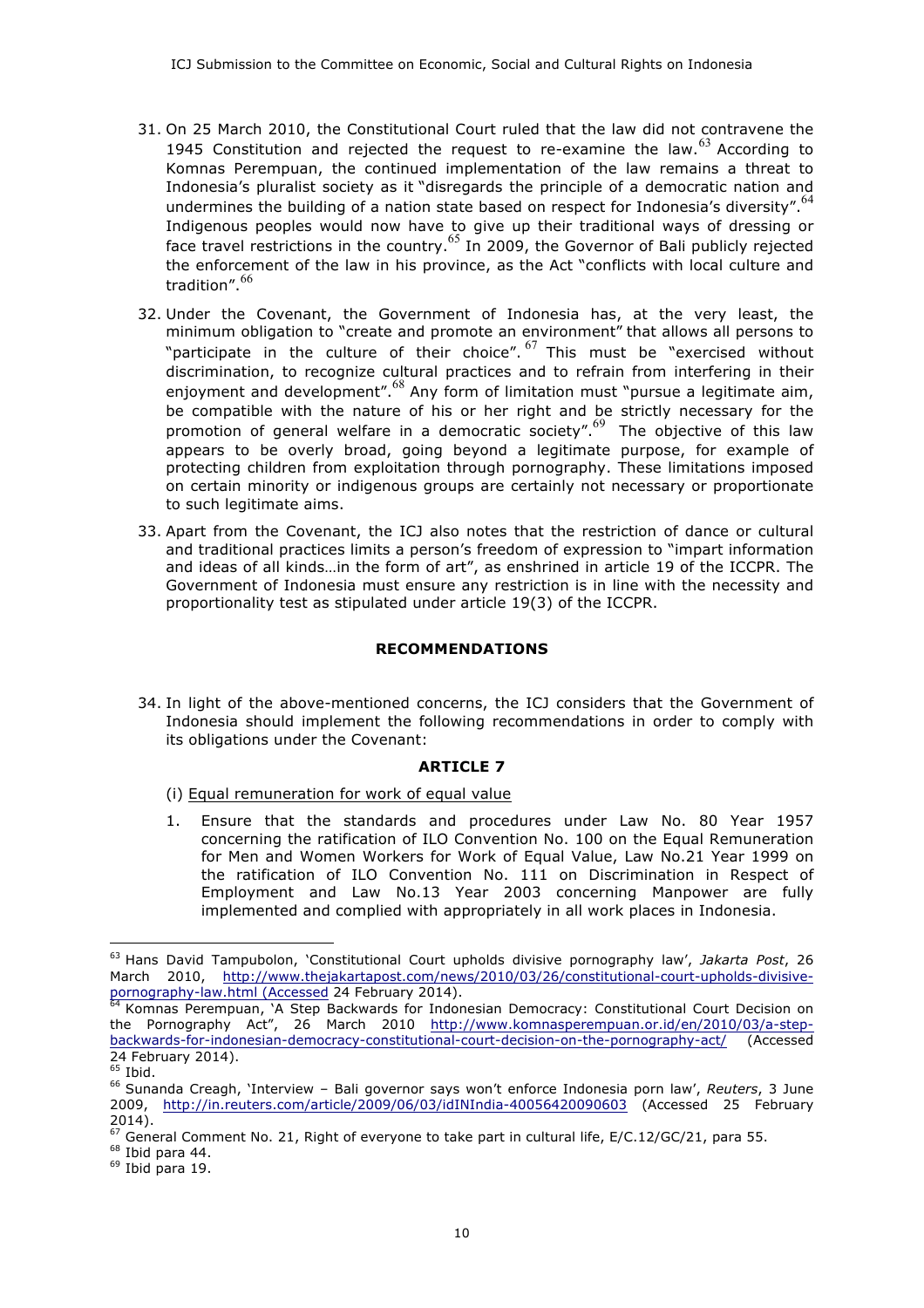- 2. Ensure that an increased number of labour inspectors are hired sufficient to guarantee that existing labour inspectors, as stipulated under article 176 of Law No.13 Year 2003, are able to carry out their duties promptly, competently and independently to ensure that applicable labour laws are fully implemented, and that employers who are in non-compliance with domestic labour laws be penalized accordingly.
- 3. Introduce legal measures with a view to further reducing the gender pay gap and eliminating any workplace discrimination.
- 4. Ensure that Komnas HAM establishes a follow-up system that allows the commission to effectively monitor the status and progress of cases concerning breaches of labor laws, which, in turn, is important to ensure the provision of effective remedies and reparation to victims of labor violations.

# (ii) Domestic workers

- 5. Ensure that the draft Domestic Workers Protection Bill remains a priority on the State Party's agenda after the elections in April 2014, with the aim to expediently passing the draft Bill at the earliest opportunity and ensuring that the draft Bill is in line with international law and standards, and in particular with the Covenant.
- 6. Ensure that the Indonesian National Police are made fully aware of Law No.23/2004 and of the law's applicability to domestic workers who suffer from abuses in the household.
- 7. Ensure that prompt, effective and independent investigations into all complaints and allegations of domestic worker abuses are carried out, and that the Indonesian National Police utilizes Law No.23/2004 in this regard.

# **ARTICLE 8**

(i) Right to strike

- 8. Review Law No.13 Year 2003 concerning Manpower and Regulation No. 53 Year 2010 and amend provisions that are inconsistent with the rights of civil servants to participate in strikes, particularly, the need to incorporate a list of professions that fall under essential services; desist from implementing a total prohibition of strikes; and establish a grievance procedure for civil servants in essential services who had their right to strike illegally restricted or violated.
- 9. Review Ministerial regulation No. KEP.232/MEN/2003 concerning Legal Consequences of Illegal Strikes, particularly article 4, ensuring that compulsory arbitration applies only where essential services are involved.
- (ii) Trade unions
- 10. Adopt an act guaranteeing the exercise of the right to organize by civil servants, pursuant to article 44(2) of Act No. 21/2000 on Trade Unions.
- 11. Establish a special crime unit in the Indonesian National Police that specializes in labour laws and its application to ensure that the criminal enforcement of labour law is handled more effectively.
- 12. Ensure that the Indonesian National Police and labour inspectors are well trained and equipped with knowledge about the application of the relevant labour laws regarding union busting, particularly articles 28 and 43 of Act No. 21/2000 on Trade Unions.
- 13. Ensure that labour inspectors carry out prompt, effective and independent investigations, and ensure that employers appropriately implement or enforce